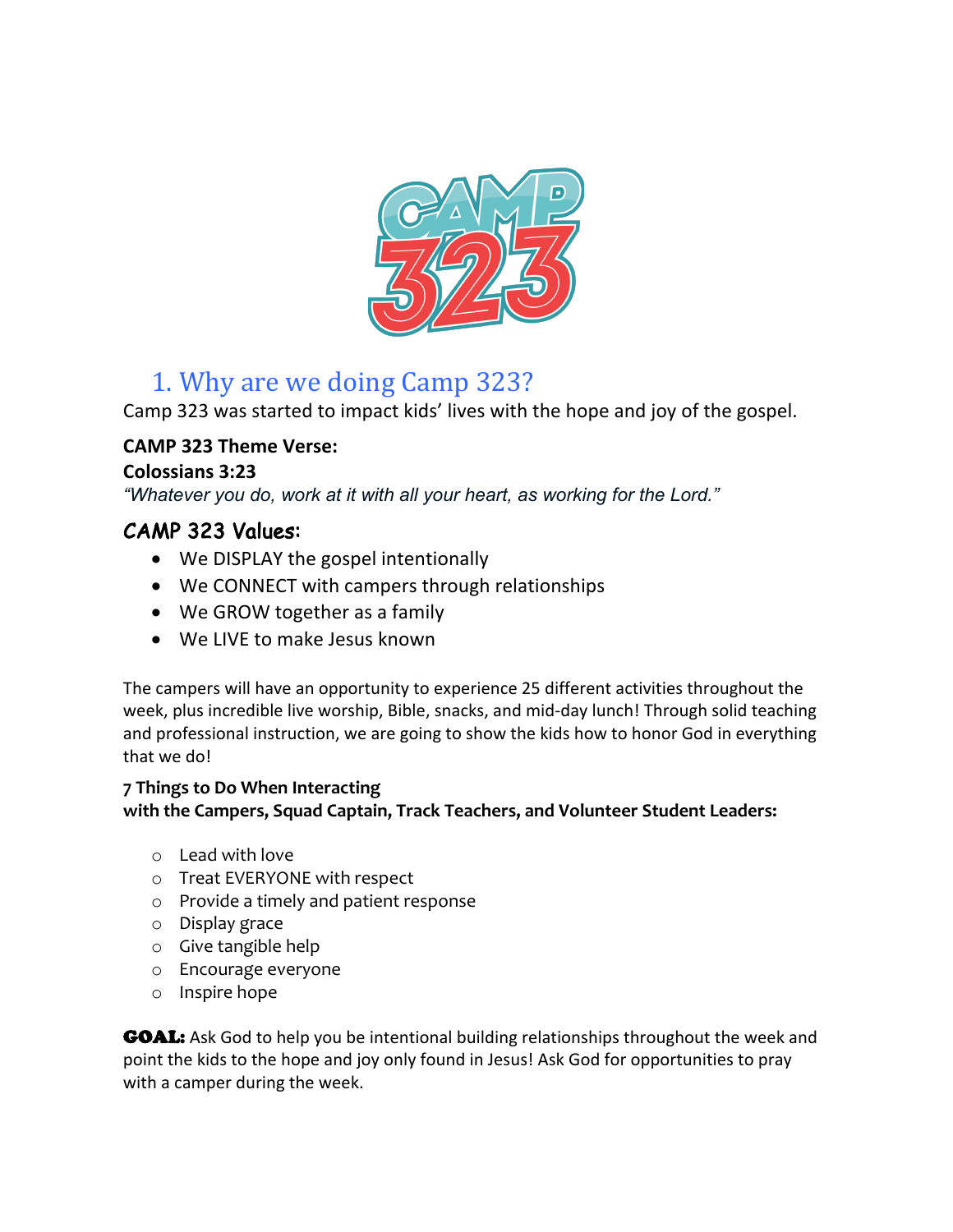# 2. What do I need to do each day of camp?

### Each Morning:

- 1. Be prayed up on your drive to camp. Listen to worship music on the way.
- 2. Show up early! We would like for everyone to arrive at 8:30AM (you might want to arrive at 8:15AM on Monday).
- 3. Wear your Camp 323 t-shirt every day (you will need to wash it throughout the week, please!)
	- **Full-Day Squad Leaders** Report to the Worship Center and find your assigned squad at 8:45AM.
	- **Half-Day Preschool Leaders** Report to your assigned area at 8:30AM to help set-up. Preschool camp will end at 12Noon, but help is needed in the full-day camp in the afternoon if you are available. Report to the Eagle Café after you clean-up and set-up for the next day in Preschool for your afternoon assignment.
	- **Full-Day Track Volunteers** Report to the Worship Center by 9:00 for opening assembly and worship. Be to your assigned track location at 9:30AM. Set-up the day before each day of camp. Make sure you have all the supplies you need for a complete day. Use the camp schedule to know the age groups that will be attending your track each day.

### **If you are serving in a SQUAD:**

#### There are FIVE COLOR squads: Red, Blue, Yellow, Green, & Orange.

- A Squad =  $K/1$ <sup>st</sup> Graders
- B Squad =  $1<sup>st</sup>/2<sup>nd</sup>$  Graders
- C Squad =  $2^{nd}/3^{rd}$  Graders
- D Squad =  $3<sup>rd</sup>/4<sup>th</sup>$  Graders
- E Squad =  $4<sup>th</sup>/5<sup>th</sup>$  Graders

The child's name tag has notes of any special needs. You will be given a medical list for all of your campers to have with you during the week. Double, triple, & quadruple check on kids' medical issues (asthma, diabetes, food allergies, etc).

Each Squad will have a Squad Captain. You can identify Squad Captains by their lanyard and their black Camp 323 backpack. They are your guide and your communicator throughout the week. Help lead the Squad kids to the location of each track; please keep the kids safe and accounted for at all times. Keep track of the time and schedule for day of camp. Help keep a head count of the kids.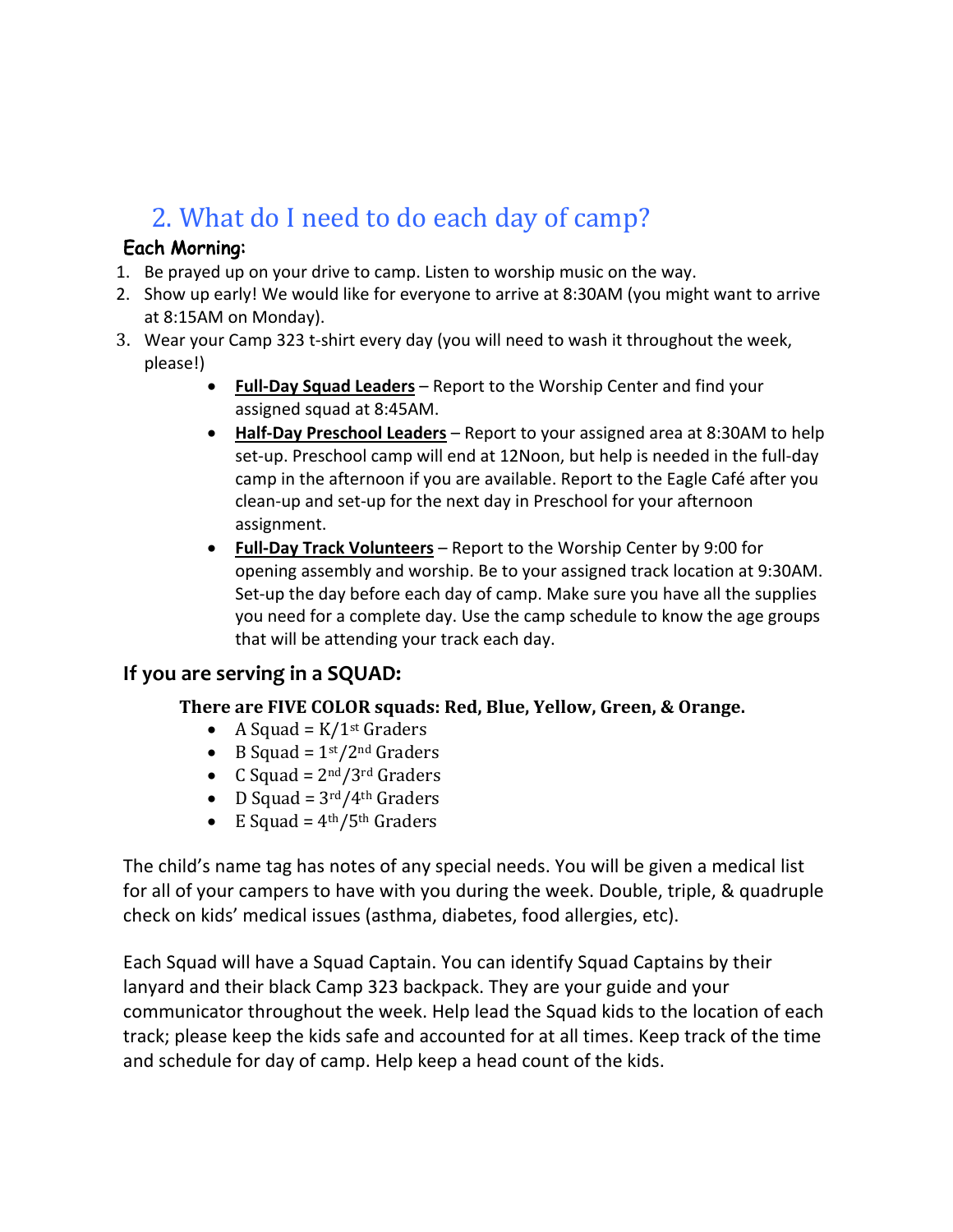The Camp 323 bag (satchel) will be for their water bottle and anything that they collect during the day at different tracks. ONLY WATER in the bottles; otherwise, there's a sticky mess!

> **IMPORTANT:** Help the kids REMEMBER to take their backpacks/water bottles with them after each track!

o As you travel between tracks with your squad of kids, leaders need to be strategically placed throughout the squad's line (one in front with the schedule, one leader in the middle of the line with the kids, and one in the back). Never let a child leave the squad without an adult.

o Inspire the leaders and student volunteers to be difference makers and join in the fun. Teamwork is the dreamwork!

o Be intentional with meaningful conversations as you're walking from track to track. Each day, discipleship questions are provided to help you build relationships with the kids; the questions reinforce that day's Bible lesson with life application. Great for you to apply in your life, too!

- o You'll have a Squad bin you'll need to re-fill with supplies that will sit beside your row in the Worship Center. Help distribute the kids crafts that will need to be passed out to the kids in the Worship Center at the end of the day.
- o **During lunch**, we are serving individual, boxed lunches. Help your campers open anything and get them to throw trash away after they eat. We will have trash stations located near lunch areas.

o Encourage the kids to be inclusive, kind, and compassionate. Reach out to your quieter kids, specifically. Include those who are excluded.

**Squad Captains are connected into the CAMP 323 GROUP ME APP** to contact camp leaders and to receive important camp info. Please use this to communicate needs or questions.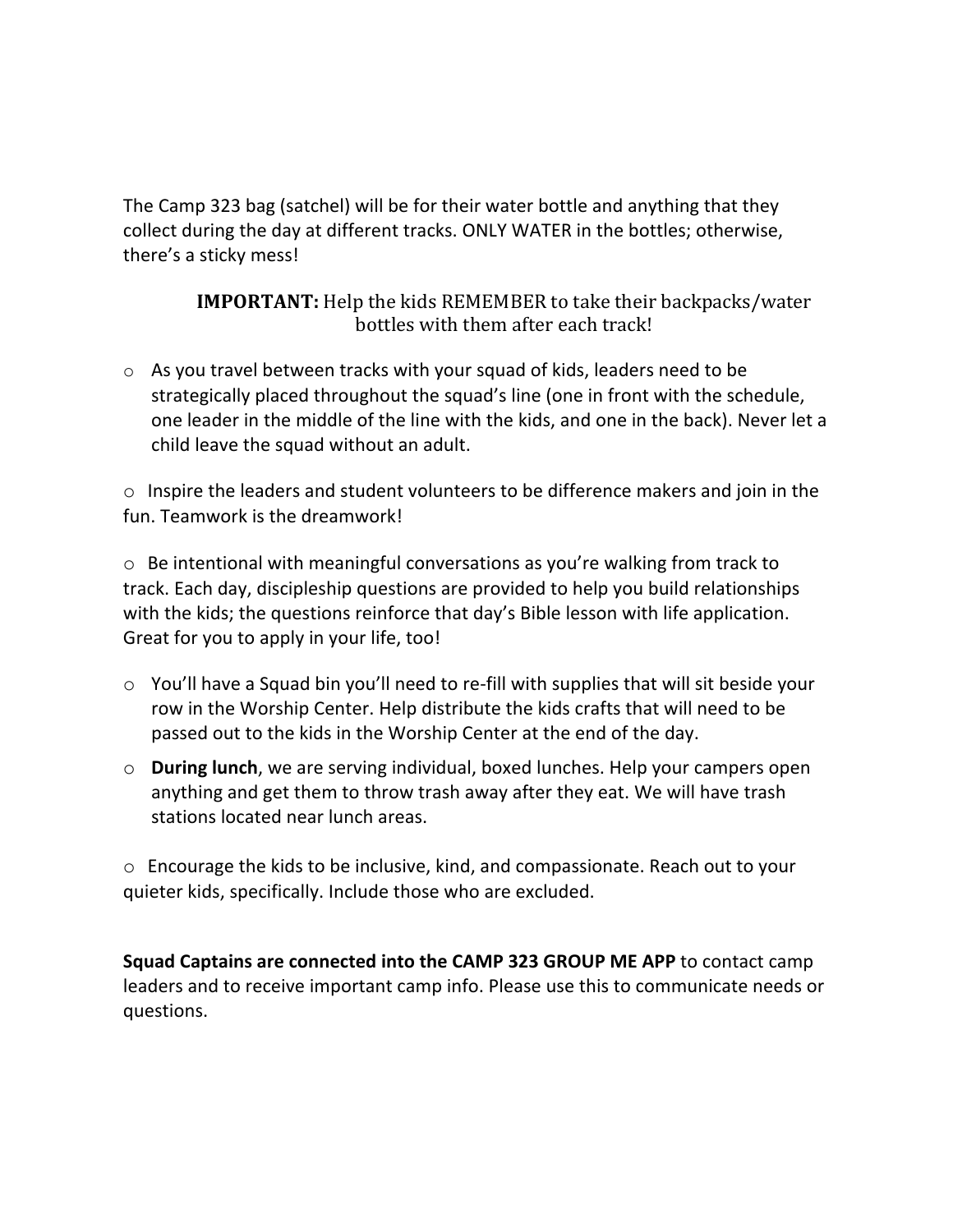### **If you are serving in a TRACK:**

- o **Involve the kids in each track.** There are five tracks per day, and by the end of the week, they will have experienced 25 different activities, plus Bible and lunch!
- o **At the beginning of each track, do a head count. Make sure ALL kids are accounted for in your squad. As kids enter the new track location, have use hand sanitizer. As they leave a track, encourage them to say "Thank you," to the track teachers/leaders.**

**REMEMBER: Be involved in the activities. Avoid cell phone during tracks and pay attention during Bible leading by example and growing yourself. Spend time praying for the kids' salvations and God's work in the kids' hearts.**

• If you have a child that has a hurt foot, asthma, or not feeling well, let them sit in the shade.

- In the tracks, your job is to engage the kids in the activity. *Enjoy doing the track activities with the kids. Lead by example, and help the kids have fun!*
- **Make sure that your kids and the track leaders are drinking water.**
	- There are water stations located outside. Also, make sure they stop at the water fountain stations during bathroom breaks to refill their water bottles. The water fountains are turned off for Covid safety, but the refill stations are on to refill water bottles.
	- Make sure that YOU are drinking water. During the outside tracks, take time to fill up the kids' water bottles while they are playing.
- **If you're serving in an outside track, make sure kids apply sunscreen!** From experience, they can get a little excited and will overdo it. Limit sunscreen to the arms, neck, and gently on the face. For the younger ones, don't let them put on their own sunscreen.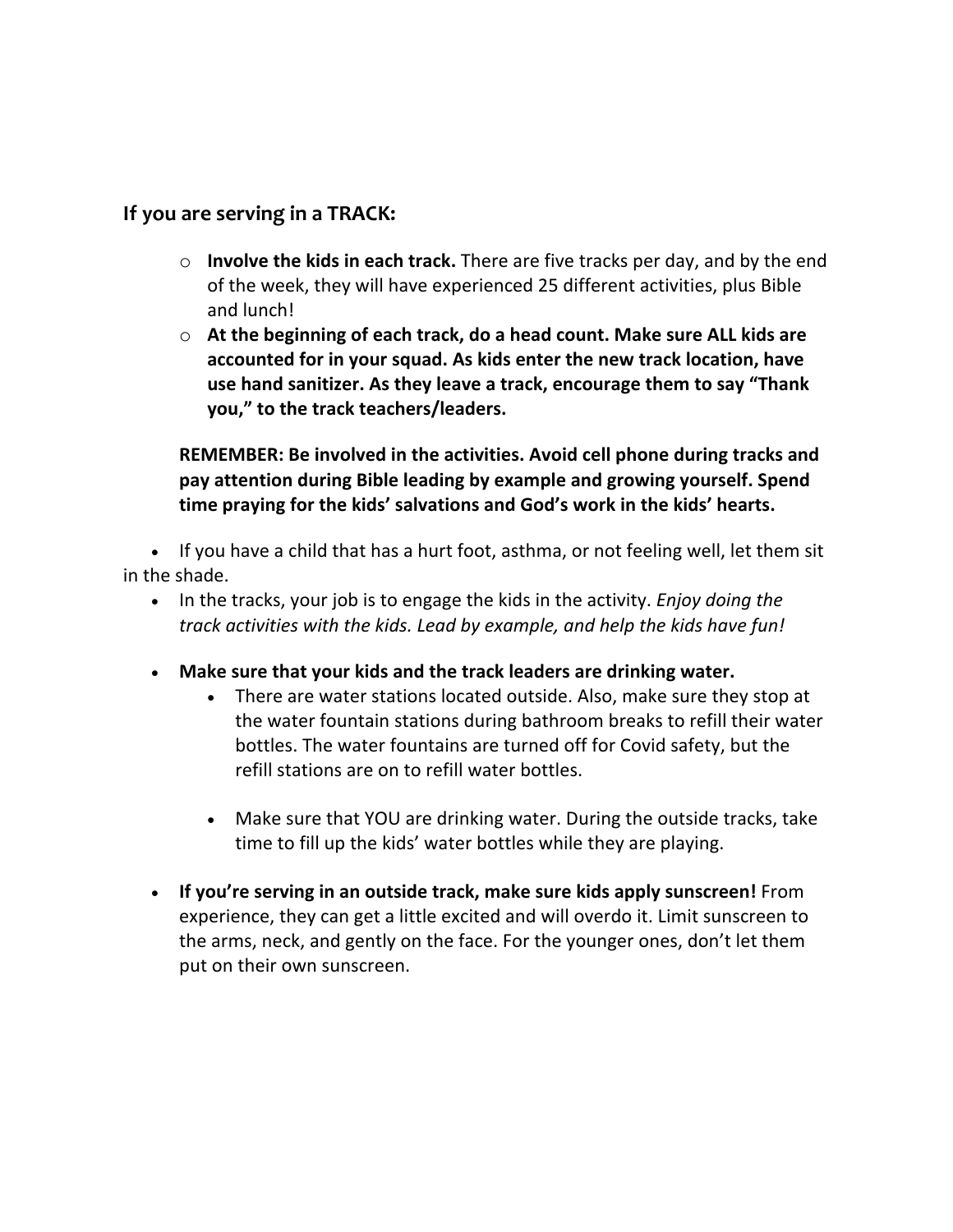## 3. Is there anything else that I need to know?

**Bathroom Policy:** Do not let the door to the bathroom close. Always stand in the bathroom doorway, holding the door open, and make sure Leaders can see you. Guys should monitor the boys, and gals monitor the girls. Never enter a restroom with campers alone. If you need to enter the restroom, another squad leader should go with you. In an emergency, do not send one squad leader with one child to the restroom. Make sure there is another child or another squad leader present.

o **Again, never, never, never enter a restroom alone with a child.** This is for your protection as much as the safety of the children.

o **Do not use the restroom during mid-day Chapel time.** Help kids focus on the Good News of the gospel in the Worship Center. Use the restroom during lunch or in-between track times.

### Lunch:

- If you are assigned to be with a squad, you must stay with that squad the entire day…especially at lunch.
- Lunch will be served in individual classrooms this year. Help kids with lunch and with trash afterwards.
- If you are assigned to a track, you will pick up your lunch in the cafeteria and eat in the Eagle Café. Report back to your track at 1:30PM.
- If you are finishing a Preschool assignment, report to the Eagle Café first. They will give you an assignment for the rest of the day. Then, you can get lunch and eat in the Eagle Café.
- Unfortunately, the inflatables and other activities at the tracks will be off limits to everyone during the lunch rotation.

### Camp Nurse:

We will have several medical professionals on campus throughout the week. They will handle minor issues and administer any medication that is needed throughout the week. Squad Captains or adult leaders will escort any children to the nurse's station if needed.

### In Case of Emergency:

If an emergency occurs, we will use the emergency contact information provided at registration to call the emergency contacts. We will have direct access to emergency medical assistance if needed. Contact Stephen Henry, Brian Shuler, or Jennifer Hembree.